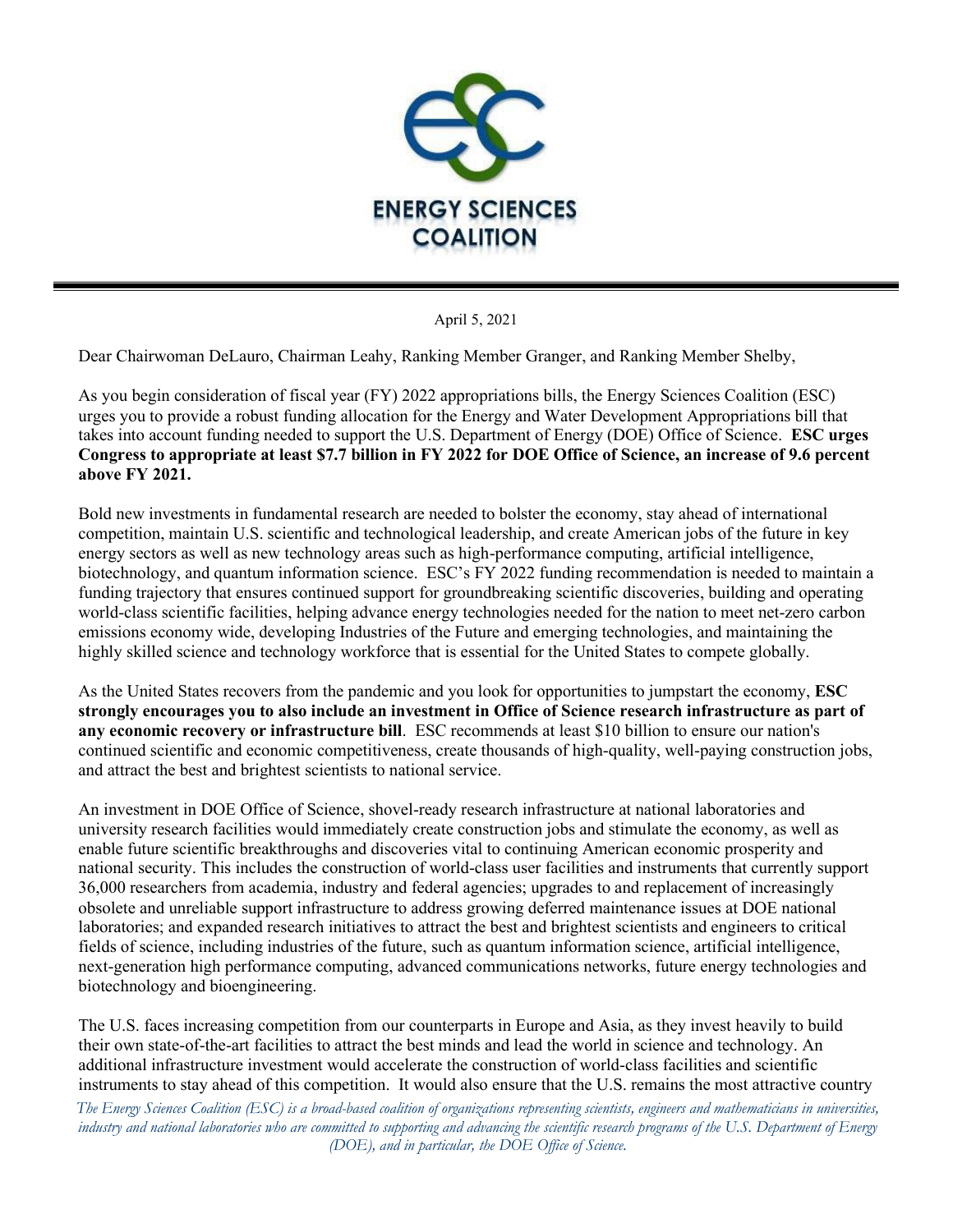in the world for scientists and researchers to come in order to advance scientific discovery and innovation. With a strong record of completing major construction projects on time and on budget, the Office of Science has been an excellent steward of taxpayer dollars.

The DOE Office of Science will also continue to play an important role in the COVID-19 response as well as future pandemics. The DOE Office of Science established multi-disciplinary teams from all 17 national labs to address critical needs, such as improving capabilities for and ensuring effective detection of infection; expediting discovery of therapeutic drugs, including antibodies and antivirals, to complement vaccine development; providing epidemiological and logistical support to Federal, state and local decision-makers to more accurately forecast disease transmission; addressing supply chain bottlenecks for PPE, test kits, and ventilators; and understanding the spread of the virus in buildings and public spaces to assist in reopening the economy. Having demonstrated significant impact, robust annual funding as well as research infrastructure investments will help DOE Office of Science maintain capabilities to respond to COVID-19 and future biological threats.

The United States must maintain its leadership in science, technology and innovation, and the DOE Office of Science plays a pivotal and leading role in addressing this country's energy, national security, and environmental challenges. We look forward to working with you in advancing the critical missions of the DOE Office of Science.

Sincerely,

Co-chair Co-chair 202-289-7475 202-263-4521

Leland Cogliani Carina Márquez-Oberhoffner [leland@lewis-burke.com](mailto:leland@lewis-burke.com) [carina.marquez@wisc.edu](mailto:carina.marquez@wisc.edu)